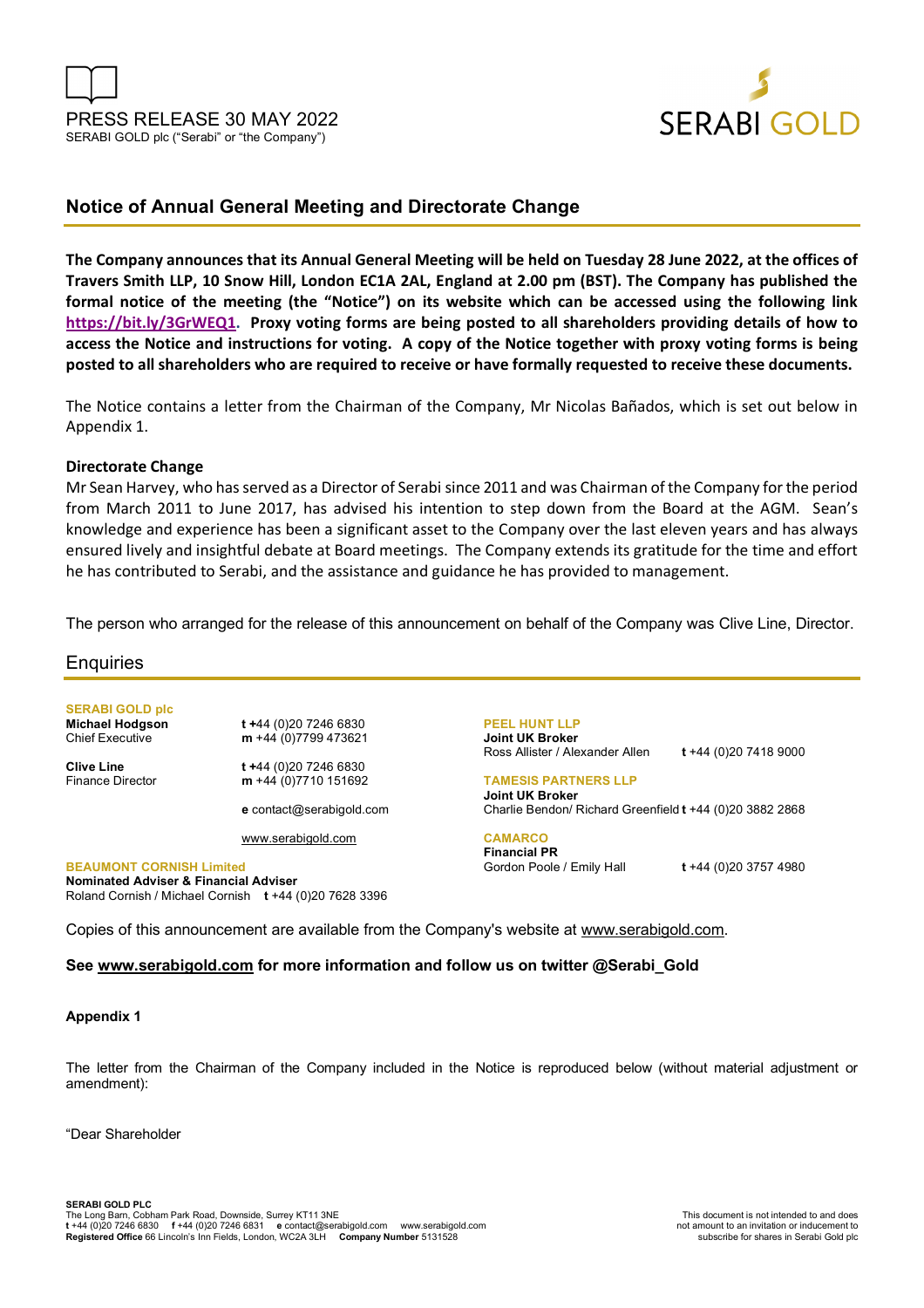

# PRESS RELEASE 30 MAY 2022

SERABI GOLD plc ("Serabi" or "the Company")



This document provides the formal notice (the "Notice") of the 2022 Annual General Meeting of the Company to be held at Travers Smith LLP, 10 Snow Hill, London EC1A 2AL England on 28 June 2022 at 2.00 p.m. (London time) (the "AGM"). The purpose of the AGM is to seek Shareholders' approval of the resolutions.

## **Canadian Designated Foreign Issuer Status**

The Company is a "designated foreign issuer" for the purposes of Canadian Securities Administrators' National Instrument 71- 102 – Continuous Disclosure and Other Exemptions Relating to Foreign Issuer ("NI 71-102") and, as such, the Company is not subject to the same ongoing reporting requirements as most other reporting issuers in Canada. Generally, the Company complies with Canadian ongoing reporting requirements by complying with the regulatory requirements of AIM, which is a "foreign regulatory authority" (as defined in NI 71-102), and filing any documents required to be filed with or furnished to AIM with the securities regulatory authorities in Canada.

## **Action to be taken by Shareholders**

A Form of Proxy for use by Shareholders accompanies this document. To be valid, Forms of Proxy must be completed and returned so as to be received at either the offices of the Company's UK Registrar, Computershare Investor Services Plc, The Pavilions, Bridgwater Road, Bristol, BS99 6ZZ or the offices of the Company's Canadian Registrar, Computershare Investor Services Inc., 100 University Avenue, 8th Floor, Toronto, Ontario M5J 2Y1 by not later than 2.00 p.m. (London time) (9.00 a.m. Eastern time) on 26 June 2022. Alternatively, Shareholders can appoint a proxy electronically by going to either www.investorcentre.co.uk/eproxy (for UK appointments) or www.investorvote.com (for Canadian appointments) or, if they hold their shares in CREST, Shareholders can appoint a proxy using the CREST electronic proxy appointment service, in each case by not later than not later than 2.00 p.m. (London time) (9.00 a.m. Eastern time) on 26 June 2022 in accordance with the instructions set out in the "Proxy Instructions" section below and the Form of Proxy.

Completion and return of a Form of Proxy will not prevent Shareholders from attending and voting in person at the AGM should they so wish.

Beneficial Shareholders (as defined in the "Voting by Beneficial Shareholders" section below on page 14) should note that only registered Shareholders or their duly authorised proxy holders are entitled to vote at the AGM. Each Beneficial Shareholder should ensure that their voting instructions are communicated to the appropriate person well in advance of the AGM.

Further details of the restrictions and steps to be taken with respect to voting are set out in the Notice and Information Circular contained in this document.

The Company will continue to monitor the impact of Covid-19 and reserves the ability to revise arrangements in relation to the AGM should circumstances change. Any relevant updates regarding the AGM will be available on the Company's website and announced through a Regulatory Information Service.

## **Background**

The matters being considered at the 2022 Annual General Meeting, as set out in the Notice are, for the most part, items that are routinely considered at such meetings.

"In common with many other businesses, we have continued to face challenges and through 2021 we have sought to re-establish our activities as quickly as possible in an environment that is still resetting itself following what we all hope are the worst effects of the COVID-19 pandemic. As we return to normality, protecting the health of our employees, suppliers and communities continues to be a priority, and the Company will maintain its full commitment to be a safe place in this difficult environment.

The development of our Coringa project remains our immediate growth priority and it is very pleasing to see the continued progress that we are making. As we reported in the first quarter of 2022, the ramp development of the Serra orebody has intersected the three known veins of the Serra orebody with grades significantly higher than we were expecting. All three veins have been intersected on the 320m and 340m levels, with excellent results to date. Our plan is now to develop the two principal veins, V1 and V3 to the north. We have also introduced 'resue' development mining, where the ore and waste can be blasted separately. The advantage of this technique is that dilution of the ore coming out of the mine will be minimised and allow us to build a highgrade stockpile over the coming months, in preparation for plant feed in 2023.

The current development operations at Coringa are being carried out under a trial mining licence ("GUIA") that allows us to undertake mining activities and perform some initial processing of the ore and further test work at the Palito Complex. We remain optimistic regarding the award of the Installation Licence which is required before we can start construction of the plant and the rest of the site infrastructure. Ongoing dialogue with the relevant agencies involved with issuing this licence, continues to be very positive and has not highlighted any concerns with the project design itself. The agencies continue to follow the steps and processes set down by the law to help expedite the issue of the licence. Both the National Mining Agency (the "ANM") and the State environmental agency ("SEMAS") have together with Serabi, filed documents of protest with the relevant court authorities and the court judge who, is currently reviewing the need for any ongoing intervention given that all proper processes are being followed. The key issue has been confirmation that the needs of the indigenous populations have been properly considered. In all steps of the process Serabi, SEMAS and the ANM have observed their legal and moral obligations consulting with and obtaining approval from FUNAI, the national agency that protects the rights of indigenous populations. A specific indigenous study that goes beyond the requirements of the law is now expected to be completed during the second quarter of 2022 and is intended to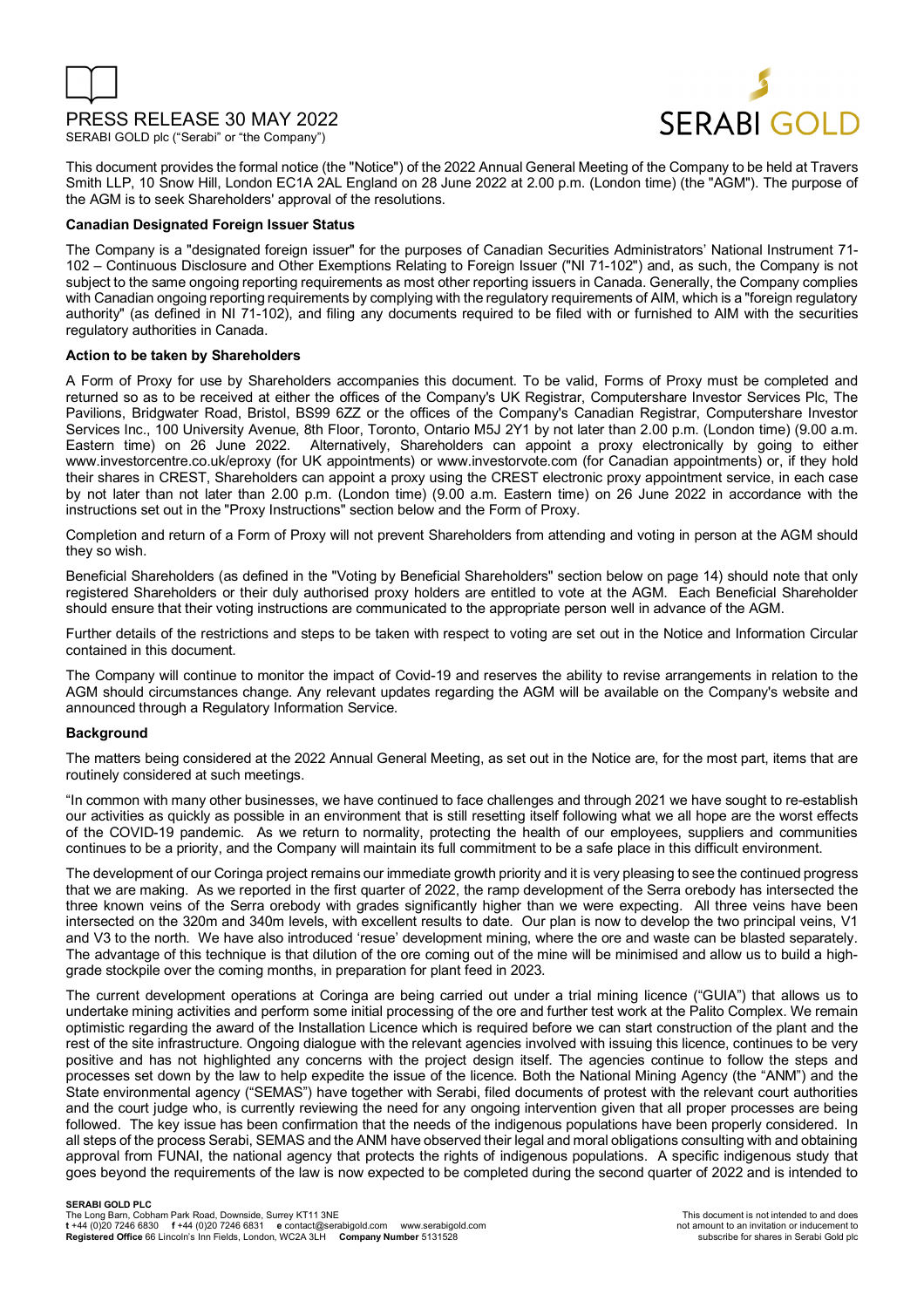

SERABI GOLD plc ("Serabi" or "the Company")



allay any further concerns regarding the impact of mining activity at Coringa. In the meantime, SEMAS have received letters from the indigenous tribes confirming their support for the project. Discussions regarding the additional funding that will be required for the longer term development of Coringa, including the construction of the plant and the necessary site infrastructure, remain ongoing with a variety of providers.

Brownfield exploration during 2021 brought some excellent mine-site discoveries, especially around the current Palito deposit, which will allow us to expand the operation during the latter half of 2022. This growth is particularly important after the lower than expected production in the fourth quarter of 2021 and the first quarter of 2022.

The last 12 months have been challenging and I believe that the post pandemic effects on Serabi have been more wide ranging than we originally anticipated. Whilst in 2020, it was the pandemic itself that hampered operations, 2021 was a year when supply chain delays became prevalent, as businesses in Brazil accelerated output, but struggled to meet targets due to lack of critical items. Since travel restrictions for non-nationals travelling to Brazil were eased in the latter part 2021, Serabi's executive management have spent a lot of time in country, making a number of management changes and implementing numerous operational actions.

At the Palito operation, whilst 2021 was a better year than 2020, we still faced a number of challenges, and the final quarter of 2021 as well as the first quarter of 2022 saw lower than anticipated levels of production. The reasons for this are twofold. In the Palito orebody, ongoing delays in the delivery of critical new mining fleet have hampered mine development and therefore the speed at which new areas at Palito can be prepared for mining. The brownfield exploration has brought some excellent results over the past six months but accessing these resources and translating them into reserves and production has not been possible due to fleet shortage, which we have been waiting for since mid 2021. In the meantime, we have been reliant upon an aging fleet that, with increasing maintenance downtime, is unable to provide the required capacity. As a consequence of this delay, we have been somewhat restricted in our production options and have, in the short-term, needed to mine and process the ore that is in immediately accessible blocks, including those with lower grades. This has resulted in lower than anticipated production in the fourth quarter of 2021 and the first quarter of 2022. Nevertheless, we are confident the already identified new vein structures will allow us to increase production from the deposit during the remainder of 2022 and in 2023. All new items of fleet have been or are expected to be delivered during the second quarter of 2022.

Secondly, we have also experienced lower than expected production from the São Chico orebody. During the second half of 2021, we commenced production on the Julia Vein. Up until then, most São Chico production has come from the Main Vein, where mechanised long hole open stoping has proved to be an efficient and effective mining method. During the second and third quarters of 2021, the Julia Vein was developed with the intention to again use mechanised long hole open stoping. However, as we progressed through the fourth quarter, it became clear that the levels of dilution from stoping were far higher than forecast as a consequence of the presence of multiple cross cutting faults and intrusive dykes, which post-date the ore. These faults were not easily identified in the initial drilling into the vein Through the latter part of the fourth quarter of 2021 and the first quarter of this year we installed significant amounts of ground support such as cable bolts and leaving ground pillars to help minimise dilution. This made some marginal improvements, but production rates were nevertheless greatly reduced, with the drilling equipment and manpower being utilised just as much for ground support activity as they have been for production. During February 2022, the decision was made to stop the long hole method on the Julia Vein, and introduce selective open stoping, with air-legs, as used in most areas of the Palito orebody. This will bring improved grades by minimising dilution through greater selectivity. However, this is not an overnight change. It is slower, and therefore needs preparation time, but continuing with long hole mining is not a viable option. A consequence is that 1,000 ounces of production scheduled from São Chico in February by long hole, was delayed and will now be mined selectively during both the second quarter and over the rest of the year.

This decision to move away from long hole to selective mining methods means the reliance on production ounces will, in the near term, move away from the São Chico orebody to the Palito orebody, with operations at São Chico focusing far more on mine development with a view to a return to normal production in 2023. In parallel to this, during the second half of 2022, we will be increasing production from the Palito orebody. As a result, it is unlikely that we will be able to maintain quarterly production at a level of around 9,000 ounces, and we will focus on producing profitable ounces and maximising operational cashflow rather than production growth for the rest of the year. This has required us to lower our production guidance for 2022 to be in the region of 30,000 ounces but expect a return to previous levels once access has been gained to the new working areas.

I am pleased to say that these decisions are beginning to bear fruit with some much-improved grades and daily production in March and April. We will make every effort to exceed the revised guidance and have already taken and implemented the decision to bring in 34 specialised selective miners to help accelerate the transition back to selective mining at São Chico and increase production from Palito. There are multiple smaller, higher-grade areas in upper levels, that require minimal development and access, but lend themselves to selective mining and these can provide additional ounces. This transition to the more selective mining method going forward to emphasise quality over quantity, means an increased focus on reducing costs, moving less volume and optimising the operation rather than just chasing scale. The real scale change will be driven by the successful startup of Coringa.

Exploration results from the Palito Mine have been very encouraging. The Ipe and Mogno veins in the Chica da Santa sector, which was a key part of the Palito production during 2021, have demonstrated the depth potential and continued high grades of the sector. Lateral extensions of the deposit comprising the Piaui sector to the southwest and Pele sector to the northeast also bode well with both sectors expected to support resource replenishment, growth and future production at the Palito Mine while